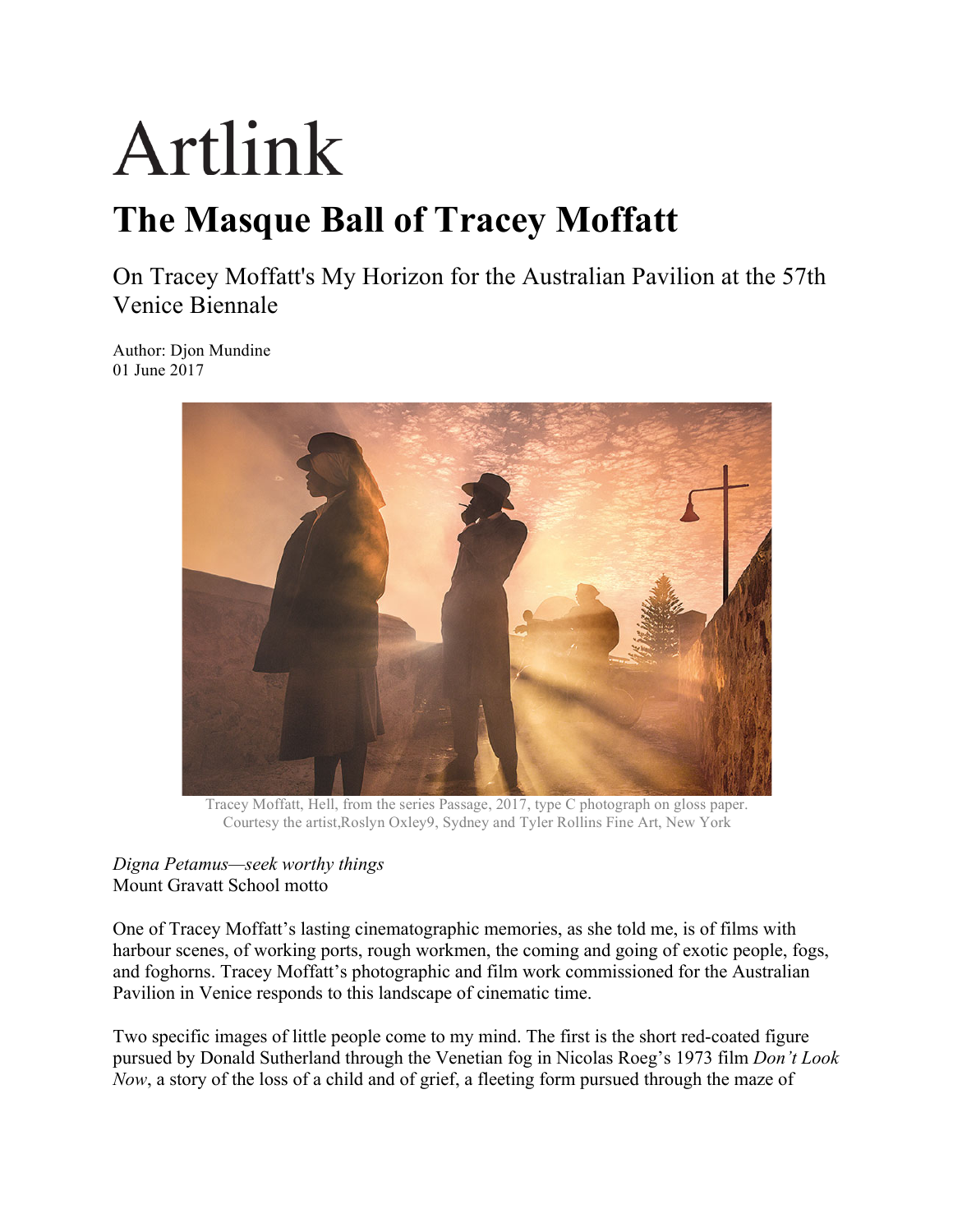canals and darkness that represents a potent emotional register of regret and desire, obsession and fantasy.

Roeg cleverly describes Venice as a city of beauty but also as somewhat banal and ugly in its decay, an eerie place of foreboding. As a resident colleague said, it was formerly, if not currently, a place that demanded constant circulation of the waters to avoid the stench of canals full of old washing machines and dead dogs.

Roeg was an inspiration for Tracey Moffatt in her early career. "You know I met him [Nicolas Roeg] in London. He's my hero. Meeting him was like meeting Picasso. And I told him so. I didn't like the ending of *Walkabout* (1971)—the inferred death of culture [Aboriginal]. But I loved Roeg's non-linear narrative, seeing past, present, and future disjointed, as in *Don't look Now* (1973)."

Roeg's editing technique, mixing past, present, and future parts of the plot, and employing dramatic colours and image metaphors, was of particular notice in both films and has influenced her own work. In nearly all of her photographic series and even in her moving image work, Moffatt has created sets of images without plot or with ambiguous storyboard sequences, composed of individual, posed still scenes



Tracey Moffatt, *Up In The Sky #1*, 1997, offset print. Courtesy of the artist and Roslyn Oxley9 Gallery, Sydney

They are also often "hand-coloured" or tinted in monochrome hues, as in Moffatt's *Up In The Sky* (1997) photographic series in hues of blue or green. Roeg worked as cinematographer on Roger Corman's *The Masque of the Red Death* (1964) after the horror tale by Edgar Allen Poe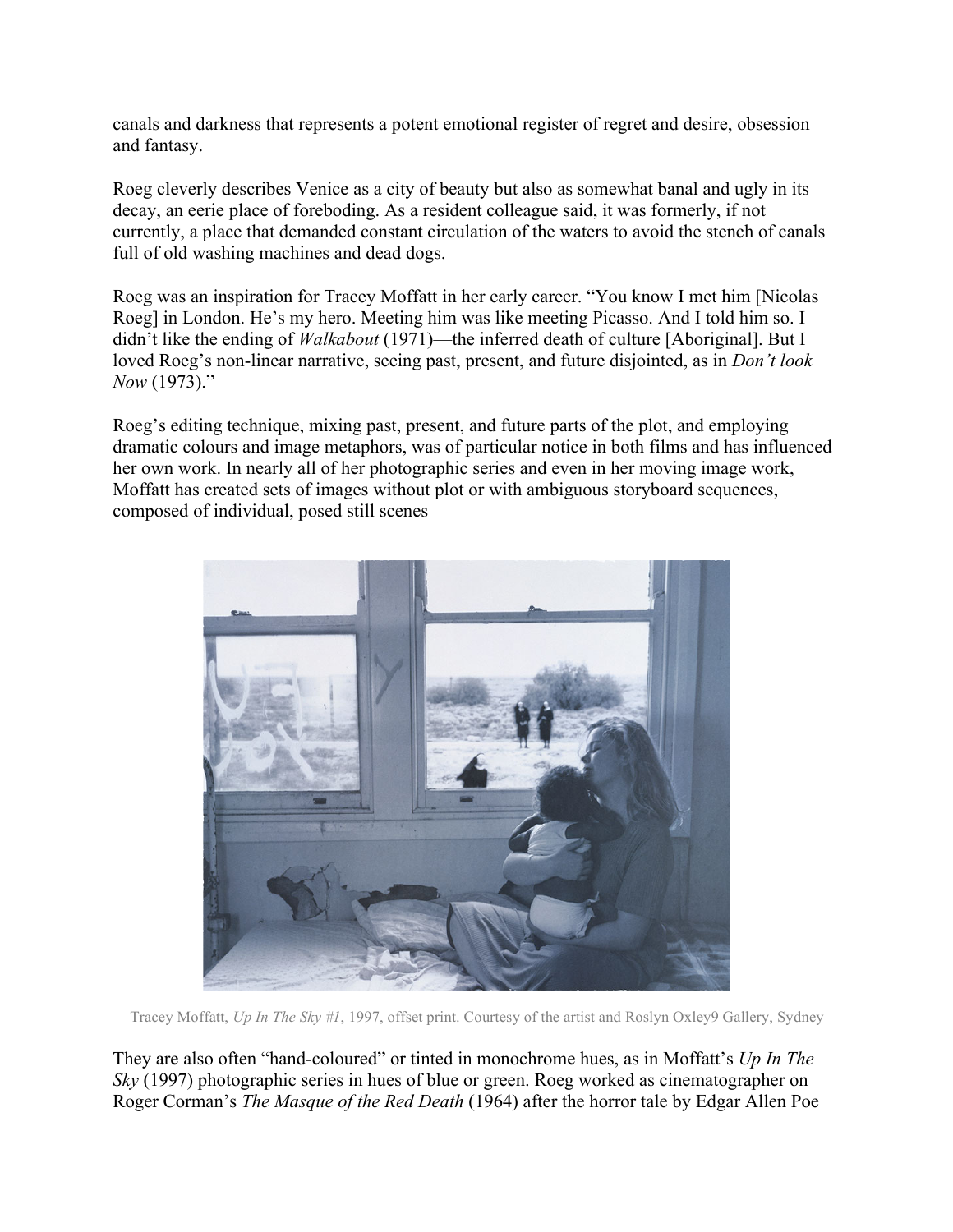(1842). In Poe's story, a medieval nobleman holds a masked ball for his guests, all hiding from the "red plague" ravaging the countryside. Here, seven rooms are coloured by using blue, purple, green, orange, white, and violet windows like camera lens filters or frames of a film. The final room, representing death, is coloured in dark blood red.

These masks were worn for play and fun, but also as a form of protection. Even in the current time of the celebrity persona, not all contemporary artists strive for this status, their struggle appearing in the form of Joni Mitchell's "boho" dance. It must be irritating for some artists who want the focus to be on their artwork and less on their private lives. So the mask is a device like a shield. Moffatt has stated from 1987 that she wants to be judged as a contemporary artist and not stereotyped solely as an Aboriginal artist. The masque or masquerade as a dramatic device in role-playing enriches and problematises the persona of her work.

A number of themes run through Moffatt's current and past artwork: the talented outsider, often a misunderstood lonely individual; the relationship of contemporary women to their mothers and the relationship of women to other women; stories of childhood, loss and displacement; ideas of otherness, the exotic, the transsexual, the transcultural, the transracial; and the tensions, power domination, excitement, adventure and creativity that are in part a response to the challenges.

Moffatt was born in Brisbane in 1960 and attended Mount Gravatt school, a working-class, outer suburb of Brisbane (that opened in the year of her birth). The school specialised in the use of technology: "Mount Gravatt State School offers a strong curriculum with a focus on literacy and use of technology for learning." A school class photo of 1973 shows Moffatt as the only Aboriginal student in her class. It was around the time of her birth that Aboriginal people received the right to vote, rights to property and freedom of movement, but children of mixed descent were still being removed from their parents to be raised by white families as good Western European homemakers (the girls) and hardworking labourers (the boys).

Moffatt lived at Mount Gravatt with four siblings cared for by white foster parents although her mother visited. She would go on to graduate from the Queensland College of Art in Visual Communications (1982). Moffatt says she read widely but selectively in literature and film through the 1970s and came to Sydney in the 1980s to the Sydney Filmmakers Co-op. She was one of ten art-school-trained Aboriginal artists who were founding members of the Boomalli Aboriginal Artists Cooperative in inner city Chippendale, Sydney, established in 1987. Soon after, she was picked up by the prestigious Roslyn Oxley9 Gallery and never looked back.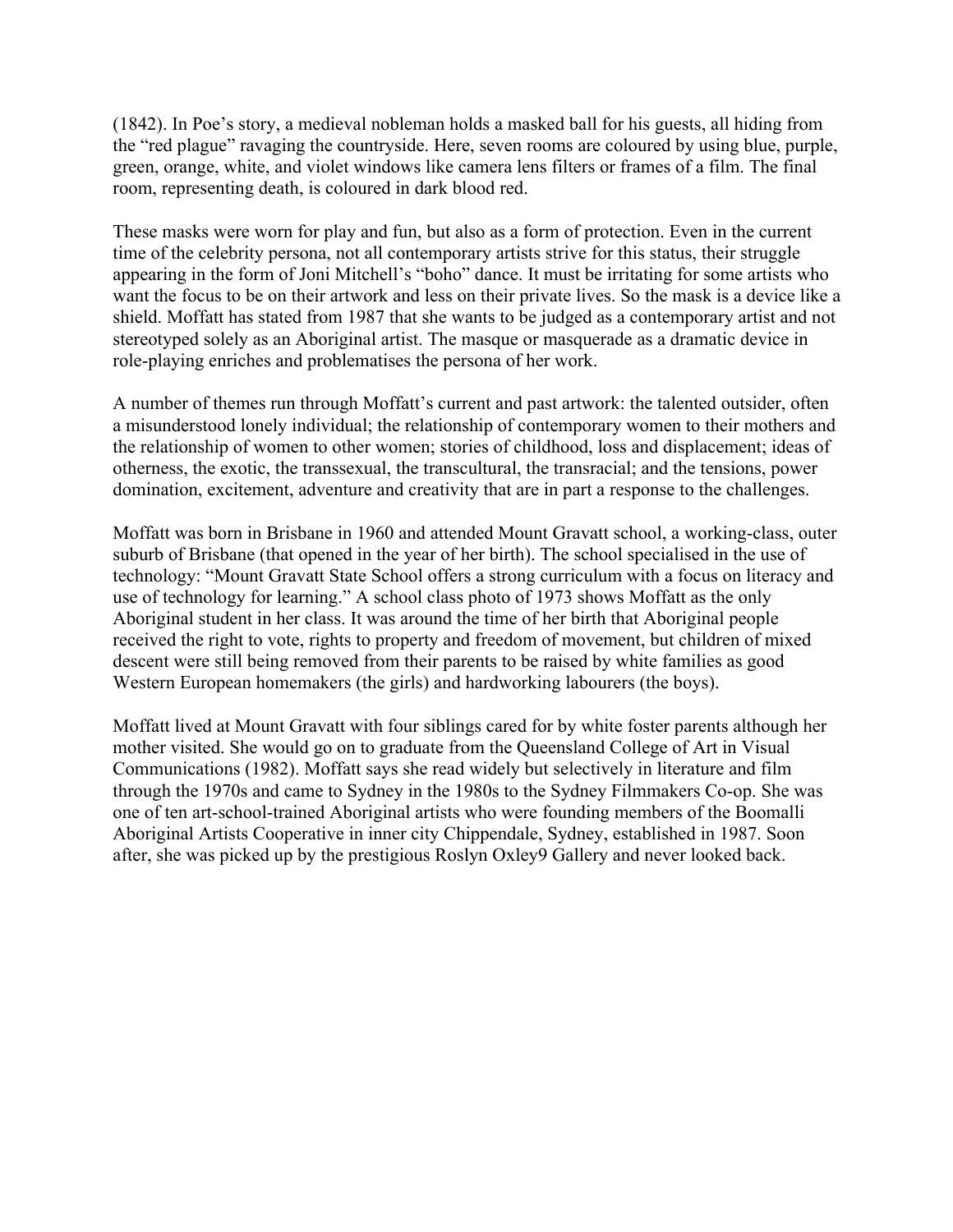

Tracey Moffatt, Weep, from the series Body Remembers, 2017, digital pigment print on rag paper. Courtesy of the artist, Roslyn Oxley9, Sydney and Tyler Rollins Fine Art, New York

The American painter Edward Hopper framed in windows a number of images of women engaged in domestic pursuits. Does looking out the window, or to be before the window, imply opening and passing through the window? Or is the woman at the window merely captive of the gaze? For *My Horizon*, her exhibition in the Australian Pavilion for the 57th Venice Biennale, Tracey created four new works: two moving image works, *The White Ghosts Sailed In*, and *Vigil*; and two photographic series of still images. Passage presents a series of vignettes of ports and people in transit.

In *Body Remembers*, sepia-type monochrome images of deserted farm houses reflect on an empire in decline. A woman, a lone maid or servant, possibly a family member, is shown mostly looking away from the camera or in shadow. We only see her face a few times but she looks familiar (this is Moffatt herself). In Moffatt's earlier series *Laudanum* (1998) we similarly watch a private scene but through what would appear a keyhole spying on the strange but irresistible, intimate moments of the abuse or torture of a young non-white maid by her mistress. In the new work we observe, as if in a dream, the mixed race woman in her room in a state of personal reflection going about her work.

Similar to the ambiguity of Roeg's scenography, Moffatt usually plays with some form of linear momentum, while allowing audiences to develop their own lines of thought and outcome. Many of her moving image compilations and stories work through the motions of some form of progression through a start, a middle and an end or climax, building to a crescendo. The series of film compilations or montages produced in collaboration with Gary Hillberg are kaleidoscopic snippets of mainly Hollywood films that create packed, tightly edited single-subject arrays of impactful images on a myriad of subjects: these include *Lip* (1999), *Artist* (2000), *Love* (2003), *Doomed* (2007), *Revolution* (2008), *Mother* (2009) and *Other* (2010).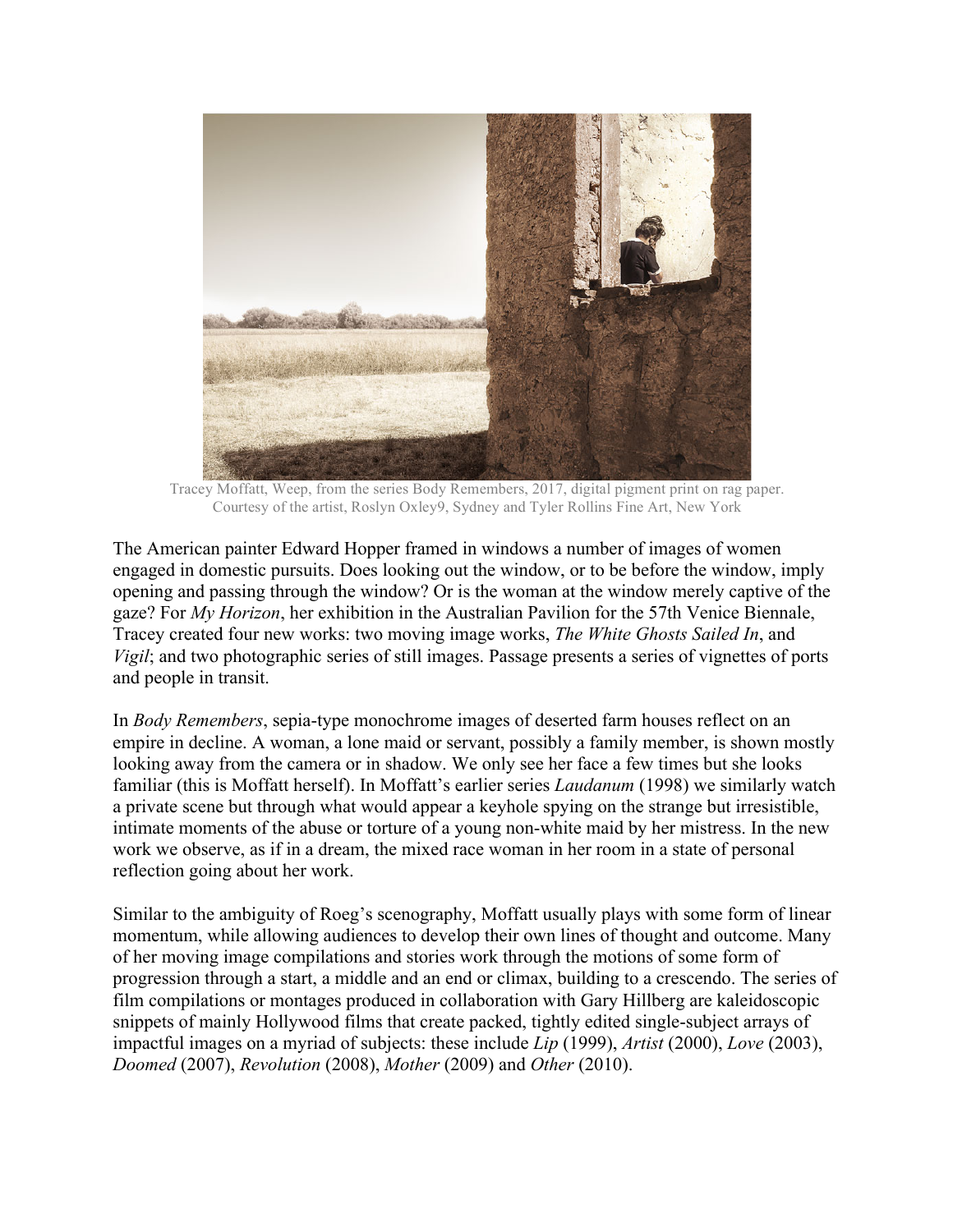The film montages demonstrate how we collect and aggregate information from thousands of fragments in radio and television news and quick reads of online articles brought together within our own experiential aesthetic and emotional logic. These imaginative works are a form of consciousness-raising and a reminder that some of the most important ideas in history come in the form of short essays, snippets of conversations and reflections. Each set of images, like a novel or novella, features a lone figure or a small minority group, like refugees—collectively formulating a sense of magic realism.



Tracey Mofatt and Gary Hillberg, Other (still), 2010, 7 minutes, looped video with sound. Courtesy the artist, Roslyn Oxley9, Sydney and Tyler Rollins Fine Art, New York

I think that Australians have a problem conceptualising themselves and their society as a suitable subject in imaginary terms (maybe in any terms). This is partly a form of cultural cringe, implying that ideas have to come from and be first affirmed overseas by cultures that are more mature or authoritative. This tendency is also a shying away from colonial guilt, the crime of attempted annihilation of the Aboriginal people living on the continent when the British "white devils" arrived here by boat in 1788.

The four new artworks are also like collective chapters in a wider story, rich with metaphor. *The White Ghosts Sailed In* presents a resonant image of the headlands at the entrance to Sydney Harbour viewed from Middle Head. For curator and writer Judy Annear, writing in her catalogue essay on the exhibition, it is an embodied aperture, poignant with tension. The land is covered with green vegetation with almost no buildings as if to present a pre-contact state. A baby's cry is heard along with that of a bird (a dove or a rainbird), a sound, the "Word", suggesting a beginning or perhaps the cataclysm to come. It could be any bay or harbour but here it is the flooded river valley of Bamarratta, the eel river. Periodically, the spirit moves these creatures to flood forth into the Pacific travelling thousands of kilometres to near present-day New Caledonia to give birth. Their translucent clear young then return across the reverse distance to the place of their parent's origins.

The second moving image in the series of works for *My Horizon*, *Vigil*, uses news media video footage of a refugee boat crashing onto the rocks on Christmas Island, interspersed with clips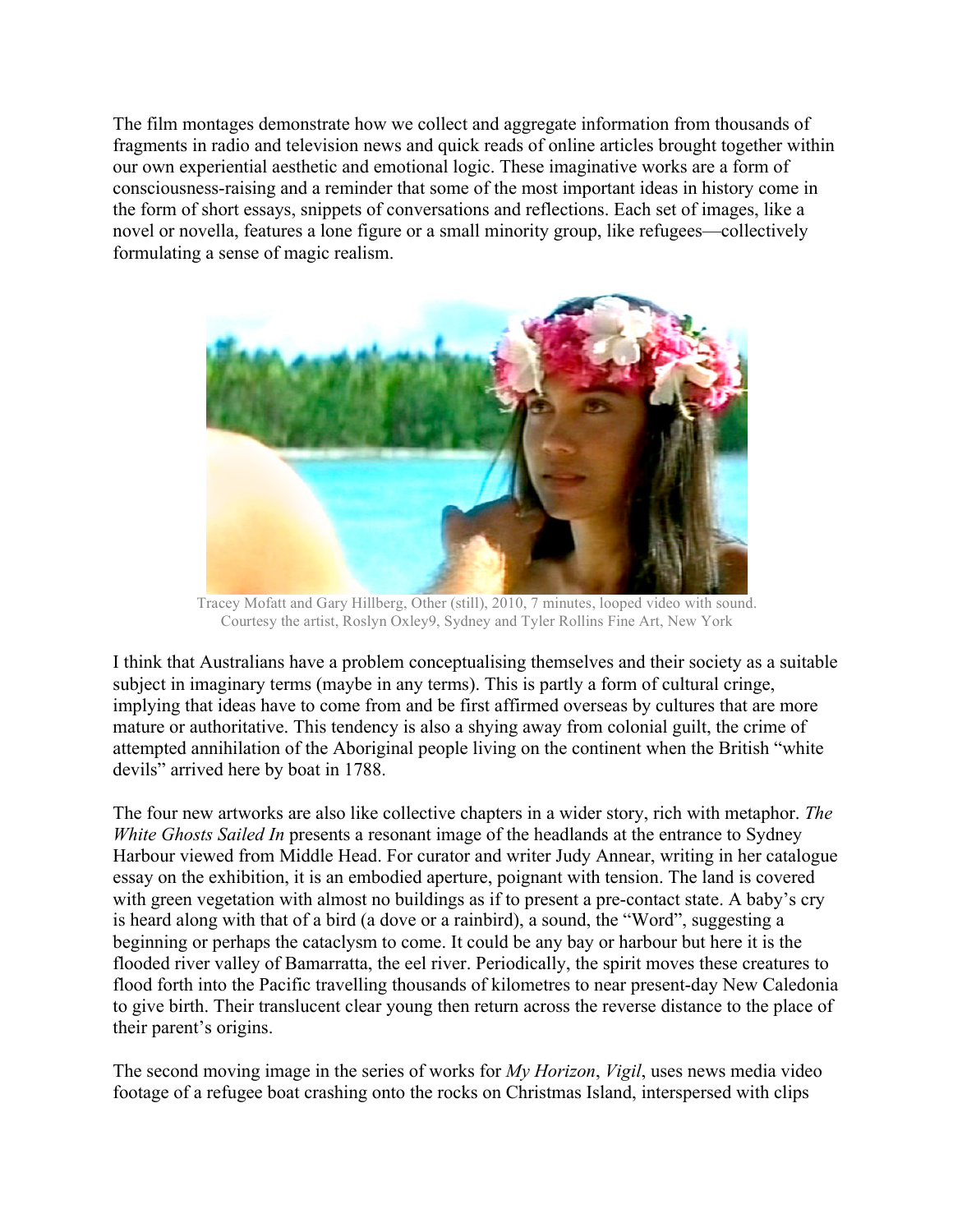from Hollywood movies and stars (like Elizabeth Taylor), staring out through large regal windows at the spectacle as witness to the horror of the deaths, or the horror of the "other" soon to be among them. The image could be an overt political statement of particular currency today or of historical movements and racism, reinforcing the fear of the other.



The Australian Pavilion, canal-side exterior of the Australian Pavilion, showing Vigil, from Tracey Moffatt's My Horizon, Biennale Arte 2017. Photo: John Gollings

In the year before Moffatt's birth (1960), two evocative films were released that speak to her career and life, Douglas Sirk's powerful *Imitation of Life*, and Emile Camus's *Black Orpheus* filmed in Brazil. Both plots centred on the lives of mixed-race, beautiful, vibrant, black peoples experiencing problems with identity and the spirit world to convey a sense of fatalism and difference or otherness.

Similarly, on location in Venice, this is a city that for much of its history operated as a conduit port between the West and the East, between Europe and Asia (the Orient), for the trade in goods, people, and ideas representing the self and other. The third artwork, a series of still photographic images in flattened colours, represents people in transit, arriving in a port, cautiously approaching, interacting and negotiating with local authorities, and sorting out their next moves. All these compositions are loaded with the warmth and strength of exotic men and women of character like Moffatt herself.

To come full circle, I come back to this image from my imagination of a little girl child: she is sitting alone singing to herself, in her own wordless, free-form song for her own internal pleasure. This is Tracey Moffatt the artist, also the lost child, like the haunting image of the little girl in red amidst the chaos and displacement of the Holocaust in *Schindler's List* (1993), in further reference back to Roeg's *Don't Look Now*. She is like one of the characters in Moffatt's own *Backyard Series* (1998), evoking Moffatt's memories of childhood role-playing and dress-ups, as the first kindling of her love of the masque. This ponderous character of the child, like the grown person on the threshold of a new life, is steadying herself, summoning herself into existence, preparing to go forth.